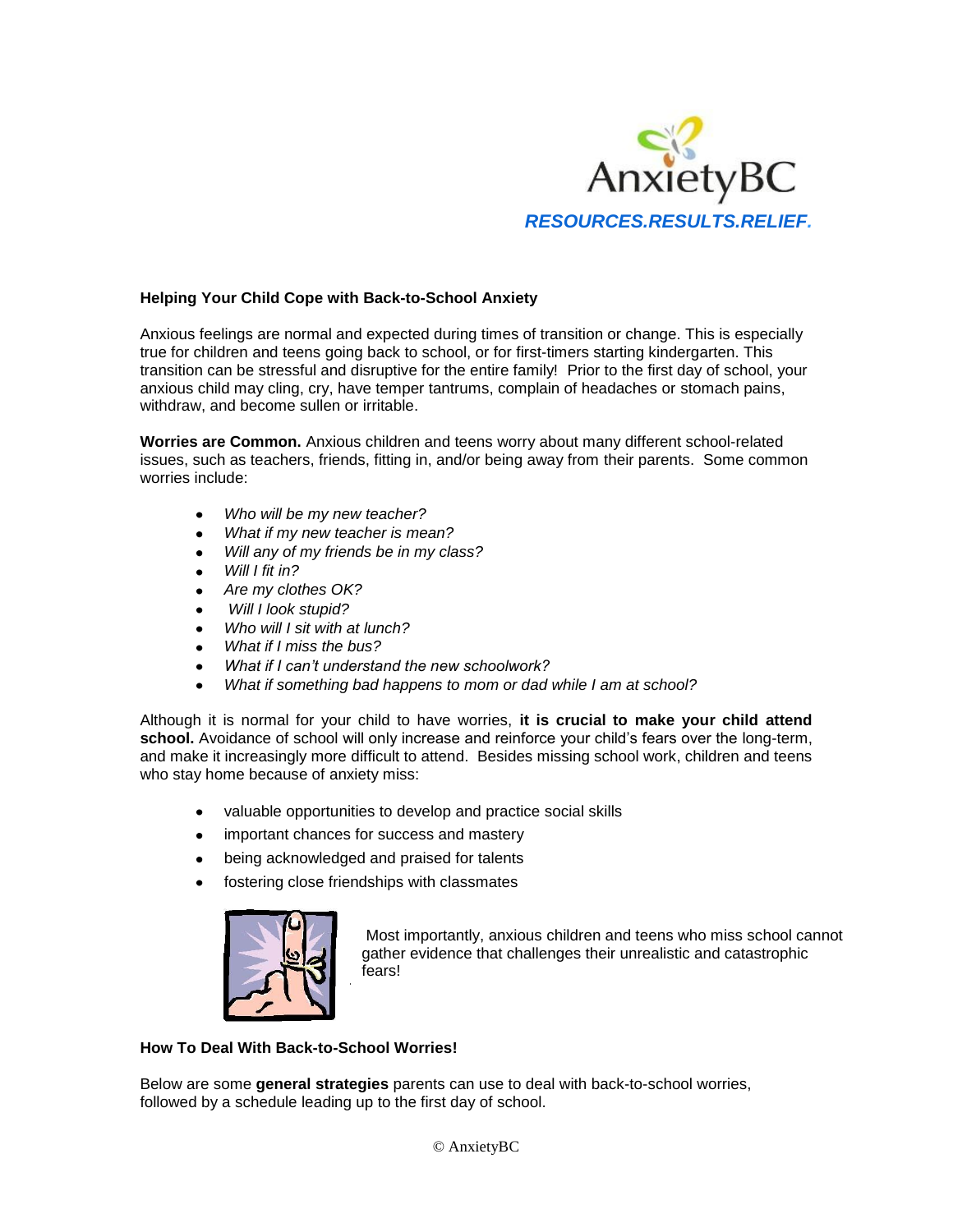#### **Look after the basics.**

Nobody copes well when they are tired or hungry. Anxious children often forget to eat, don't feel hungry, and don't get enough sleep. Provide frequent and nutritious snacks for your child. During this time, you also need to build in regular routines, so that life is more predictable for your child. These routines can involve the morning and bedtime habits, as well as eating schedules. See [Healthy Habits for the Home](http://www.anxietybc.com/sites/default/files/hm_habits.pdf)

#### **Encourage your child to share his or her fears.**

Ask your child what is making him or her worried. Tell your child that **it is normal** to have concerns. Before and during the first few weeks of school, set up a regular time and place to talk. Some children feel most comfortable in a private space with your undivided attention (such as right before bed, or during mealtime). Teens often welcome some sort of distraction to cut the intensity of their worries and feelings (such as driving in the car, or taking a walk).

**Avoid giving reassurance...instead, problem-solve and plan!** Children often seek reassurance that bad things won't happen in order to reduce their worry. Do not assure them with "*Don't worry*!" or "*Everything will be fine!*" Instead, encourage your child to think of ways to solve his or her problem. For example, "*If (the worst) happens, what could you do?*" or "*Let's think of some ways you could handle that situation*." This gives you the opportunity to coach your child on how to cope with (and interpret) both real and imagined scary situations. You will also be giving your child the tools he or she needs to cope with an unexpected situation that might arise. See **[How to Address Excessive Reassurance Seeking.](http://www.anxietybc.com/sites/default/files/Reassurance_Seeking.pdf)**for more details.

Here's a sample script for engaging your child in problem-solving and planning (instead of giving reassurance):

**Role-play with your child.** Sometimes role-playing a certain situation with your child can help him or her make a plan, and feel more confident that he or she will be able to handle the situation. For example, let your child play the part of the demanding teacher or bullying classmate. Then, model appropriate responses and coping techniques for your child, to help them calm down. For more information on role-playing, see **[Helping your Anxious Child Make Friends](http://www.anxietybc.com/sites/default/files/HelpingYourChildMakeFriends.pdf)**

**Focus on the positive aspects!** Encourage your child to re-direct attention away from the worries, and towards the positives. Ask your child, "*What are three things that you are most excited about on your first day of school?*" Most kids can think of *something* good, even if it's just eating a special snack or going home at the end of the day. Chances are that the fun aspects are simply getting overlooked by repetitive worries.

**Pay attention to your own behavior.** It can be anxiety-provoking for parents to hand over care and responsibility of their child to teachers. Children take cues from their parents, so the more confidence and comfort you can model, the more your child will understand there is no reason to be afraid. Be supportive yet firm. When saying goodbye in the morning, say it cheerfully – once! Ensure you don't reward your child's protests, crying, or tantrums by allow him or her to avoid going to school. Instead, in a calm tone, say: *"I can see that going to school is making you scared, but you still have to go. Tell me what you are worried about, so we can talk about it."* Chances are, your child is anxious about something that requires a little problem-solving, roleplaying, planning, and/or involvement from the teacher.

### **Timeline Leading Up to the First Day of School**

(You may not need to take all of these steps)

#### **At least one week before:**

Start your child on a school-day routine – waking up, eating, and going to bed at regular times. Explain that everyone in the family needs to adjust to the new schedule, so he or she doesn't feel alone with these changes.